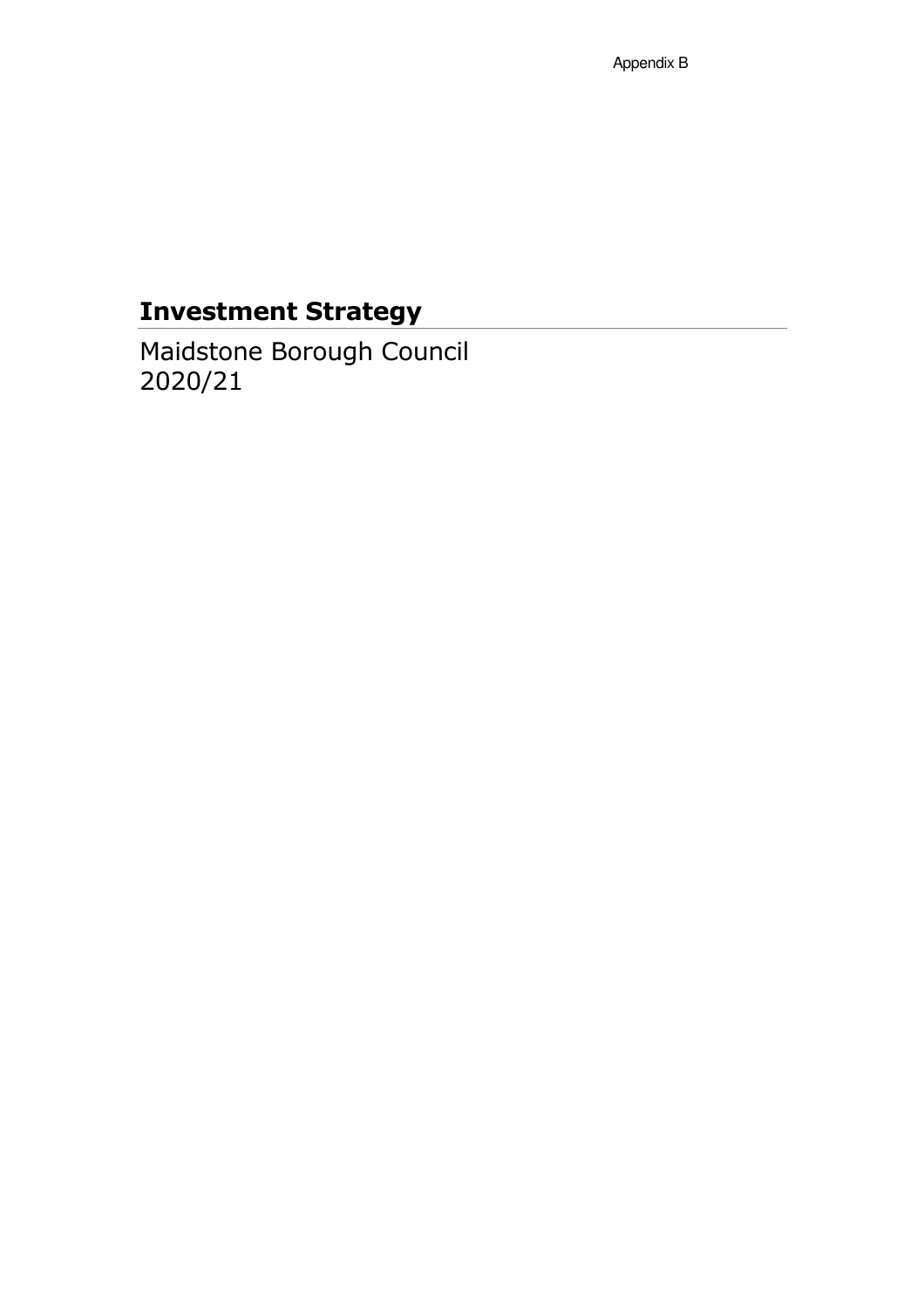## **Introduction**

The Authority invests its money for three broad purposes:

- because it has surplus cash as a result of its day-to-day activities, for example when income is received in advance of expenditure (known as treasury management investments),
- to support local public services by lending to or buying shares in other organisations (service investments), and
- to earn investment income (known as commercial investments where this is the main purpose).

This investment strategy is new for 2020/21, meeting the requirements of statutory guidance issued by the government in January 2018, and focuses on the second and third of these categories.

## Treasury Management Investments

The Authority typically receives its income in cash (e.g. from taxes and grants) before it pays for its expenditure in cash (e.g. through payroll and invoices). It also holds reserves for future expenditure and collects local taxes on behalf of other local authorities and central government. These activities, plus the timing of borrowing decisions, lead to a cash surplus which is invested in accordance with guidance from the Chartered Institute of Public Finance and Accountancy. The balance of treasury management investments is expected to fluctuate between £10.8m and £30m during the 2020/21 financial year.

Contribution: The contribution that these investments make to the objectives of the Authority is to support effective treasury management activities.

Further details: Full details of the Authority's policies and its plan for 2020/21 for treasury management investments are covered in a separate document, the treasury management strategy.

## Service Investments: Loans

**Contribution:** The Council lends money to its subsidiaries, its suppliers, local businesses, local charities, housing associations, local residents and its employees to support local public services and stimulate local economic growth. The Council has made loans to Kent Savers for £25k in 2017/18 which is repayable in 2022/23 at an interest rate of 1% and an interest free loan to One Maidstone CIC Limited with a current amount owing of £48,000. A loan to Cobtree Manor Estates Trust has been agreed in 2019/20 for an amount of £323,000 repayment over 5 years at an annual interest rate of 3%. However, a loan to Maidstone Property Holdings Limited may also be made in the near future for which the interest rate applicable would be at commercial rates. There is a provision for this service loans of  $£1$  million.

Security: The main risk when making service loans is that the borrower will be unable to repay the principal lent and/or the interest due. In order to limit this risk, and ensure that total exposure to service loans remains proportionate to the size of the Authority, upper limits on the outstanding loans to each category of borrower have been set as follows: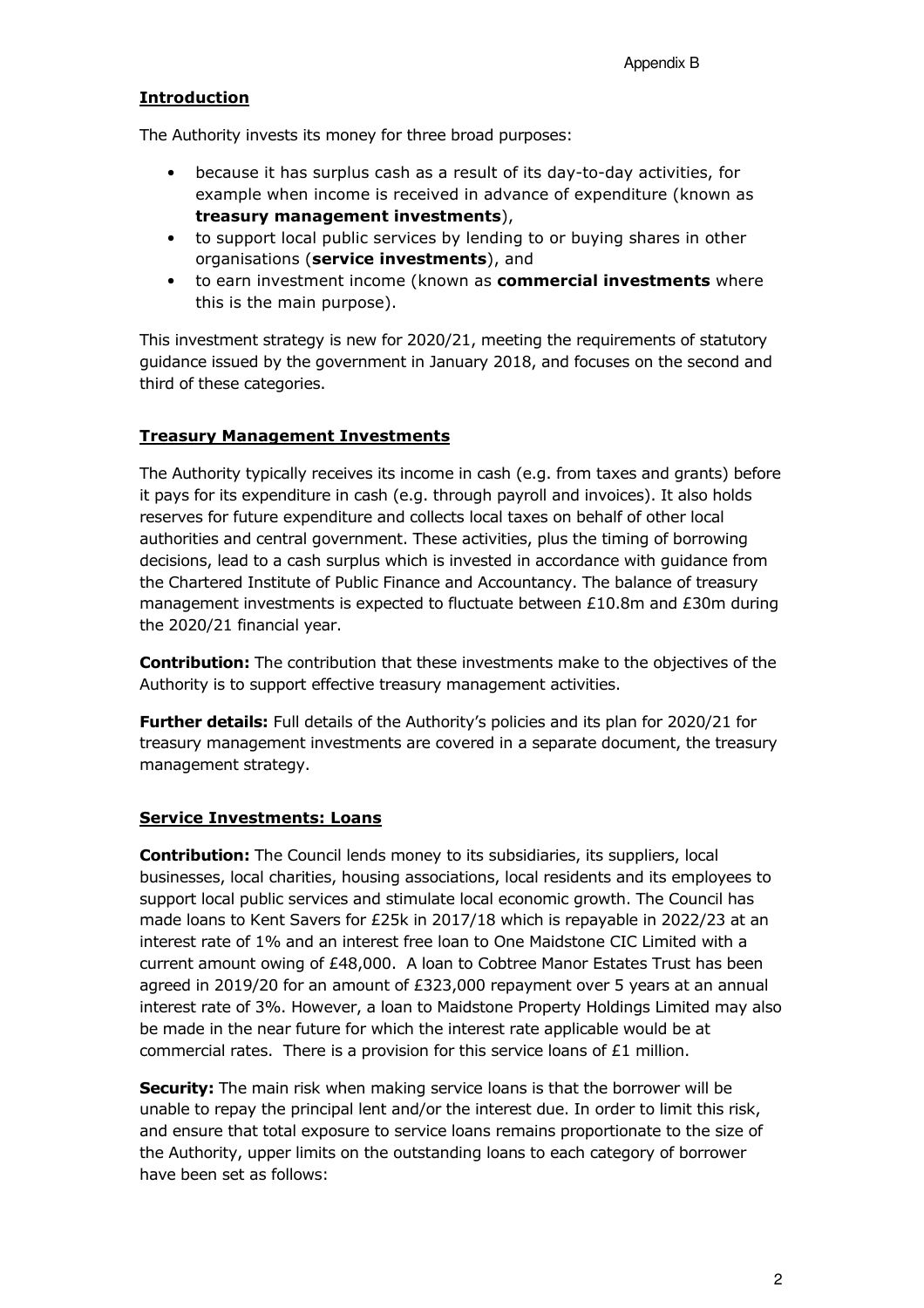|                                | 31.3.2019 actual        | 2020/21                  |                                     |                          |
|--------------------------------|-------------------------|--------------------------|-------------------------------------|--------------------------|
| <b>Category of</b><br>borrower | <b>Balance</b><br>owing | <b>Loss</b><br>allowance | <b>Net figure</b><br>in<br>accounts | <b>Approved</b><br>Limit |
| <b>Subsidiaries</b>            |                         |                          |                                     | 1.000                    |
| Local businesses               | 0.073                   |                          | 0.073                               | 0.073                    |
| Local charities                |                         |                          |                                     | 0.323                    |
| <b>TOTAL</b>                   | 0.073                   | 0.000                    | 0.073                               | 1.396                    |

Table 1: Loans for service purposes in  $E$  millions

Accounting standards require the Authority to set aside loss allowance for loans, reflecting the likelihood of non-payment. The figures for loans in the Authority's statement of accounts from 2018/19 onwards will be shown net of this loss allowance. However, the Authority makes every reasonable effort to collect the full sum lent and has appropriate credit control arrangements in place to recover overdue repayments.

**Risk assessment:** The Authority assesses the risk of loss before entering into and whilst holding service loans by assessing the borrower's ability to repay the loan, based on past financial performance. This is monitored over the period of the loan in line with the agreed repayment terms.

## Commercial Investments: Property

**Contribution:** The Council does not currently have any investments in property that are considered to be purely commercial in nature. Acquisitions are limited to properties situated within the borough, with the intention of supporting the local community, housing and regeneration objectives rather than for the exclusive purpose of generating profits. All property investments are therefore classified as general fund capital projects.

## Third Party Loan Commitments and Financial Guarantees

The Authority has contractually committed to repay the loan on behalf of Serco Paisa for works to the leisure Centre which has a balance as at  $31<sup>st</sup>$  March 2019 of £2.527m.

## Capacity, Skills and Culture

Elected members and statutory officers: The Section 151 Officer has ultimate decision making powers on investment decisions and has a number of key officers with the necessary skills to assess such projects, including the Corporate Property Manager, Head of Finance, as well as the use of external consultants.

Each project is evaluated on its affordability and prudence to bear additional future revenue cost associated with each investment. It is established if the use of new or existing revenue resources to finance capital investment over competing needs for revenue expenditure and the scope for capital investment to generate future revenue savings or income, taking into account the risks associated with each proposal.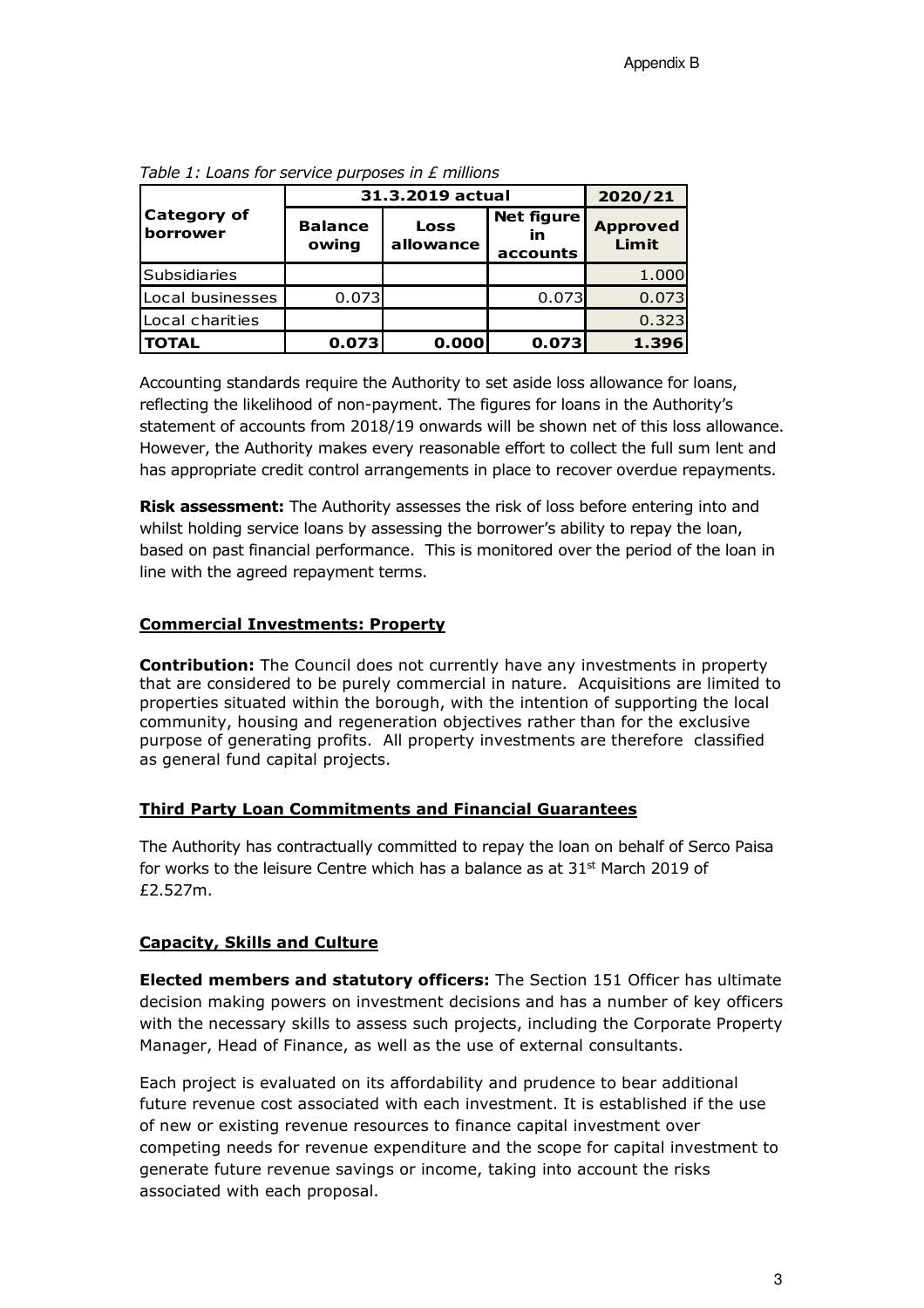Commercial deals: The Section 151 Officer is involved with all decision making for capital projects and is aware of the core principles of the prudential framework in regard to the following:

- service objectives, eg strategic planning for the authority
- stewardship of assets, eg asset management planning
- value for money, eg option appraisal
- prudence and sustainability, eg implications for external debt and whole life costing
- affordability, eg implications for council tax
- practicality, eg achievability of the forward plan.

Corporate governance: The investment strategy is reviewed by Audit, Governance and Standards Committee prior to approval by full Council. Investment opportunities will be considered on a case by case basis with reference to the strategy, and a mid-year report will be provided during the year to ensure that the strategy remains fit for purpose.

## Investment Indicators

The Authority has set the following quantitative indicators to allow elected members and the public to assess the Authority's total risk exposure as a result of its investment decisions.

**Total risk exposure:** The first indicator shows the Authority's total exposure to potential investment losses. This includes amounts the Authority is contractually committed to lend but have yet to be drawn down and guarantees the Authority has issued over third party loans.

| <b>Total</b><br>investment<br>exposure                  | 31.03.2019<br><b>Actual</b> | 31.03.2020<br><b>Forecast</b> | 31.03.2021<br><b>Forecast</b> |
|---------------------------------------------------------|-----------------------------|-------------------------------|-------------------------------|
| Treasury<br>management<br>investments                   | 15.000                      | 2.000                         | 2.000                         |
| Service<br>investments:<br>Loans                        | 0.073                       | 0.061                         | 1.049                         |
| <b>TOTAL</b><br><b>INVESTMENTS</b>                      | 15.073                      | 2.061                         | 3.049                         |
| Commitments to<br>lend (Serco Loan<br>- Leisure Centre) | 2.527                       | 2.010                         | 1.473                         |
| <b>TOTAL</b><br><b>EXPOSURE</b>                         | 17.600                      | 4.071                         | 4.522                         |

How investments are funded: Government guidance is that these indicators should include how investments are funded. Since the Authority does not normally associate particular assets with particular liabilities, this guidance is difficult to comply with. However, the following investments could be described as being funded by borrowing. The remainder of the Authority's investments are funded by usable reserves and income received in advance of expenditure.